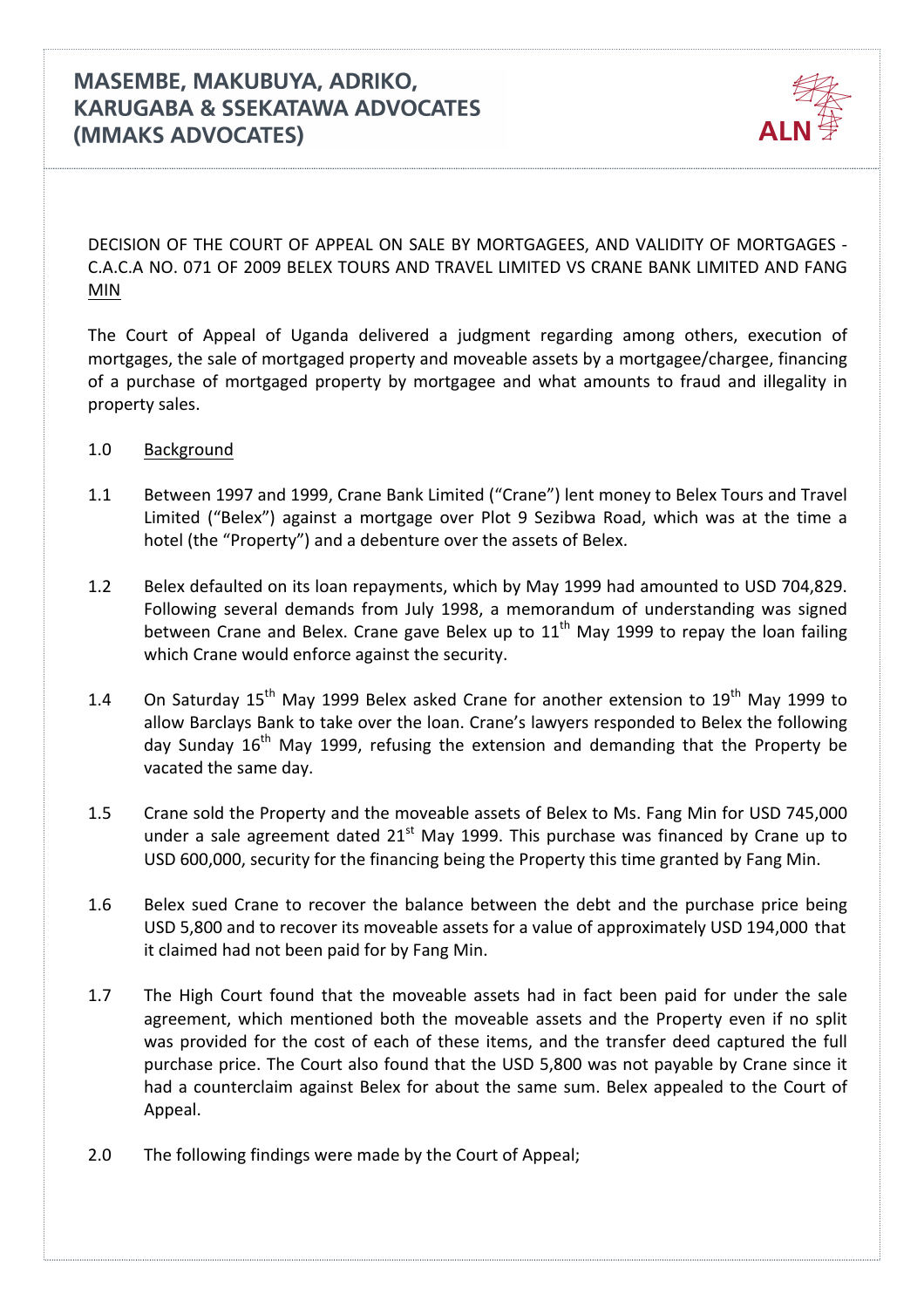### 2.1 Procedure for sale of moveable assets

The power to sell the Property and of the moveable assets could only be exercised separately under the Mortgage Act and the Companies Act respectively. As such, there had been no sale of the moveable assets.

### 2.2 Sale by mortgagee

In order for a sale by a mortgagee to validly take place, the mortgage deed must still be registered on the title of the Property at the time that the transfer is registered. The Court was of the opinion that the Crane mortgage had been released at the time of the transfer to Fang Min.

### 2.3 Financing of purchase of property under sale by mortgagee

The sale of the Property by Crane to Ms. Fang Min was tainted with fraud since Fang Min did not have the money to pay for the Property but was going to obtain a loan from Crane, using the Property as security.

# 2.4 Consideration for sale

It was fraudulent on the part of Fang Min to state on the transfer forms that consideration had been paid when she did not have the money to pay for the Property and was obtaining/had obtained a loan for that purpose.

# 2.5 Execution of a mortgage deed

The mortgage and the transfer deeds were not executed by the parties in Latin character, in contravention of section 148 of the Registration of Titles Act, and were therefore invalid.

# 2.6 Stamping of documents

The sale agreement had not been stamped and was therefore inadmissible as evidence in Court.

# 3.0 **Lessons to be learnt**

The Court went well beyond the issues placed before it for consideration. While permitted in some circumstances, in this case, it took the parties by surprise. Belex did not give any evidence on damages sustained with the result that the Court went to quite some extreme lengths to fashion a remedy. Crane on the other hand did not have an opportunity to explain its sale process and document execution. The Court did not have before it the relevant documents such as the title deed and mortgage deed to establish sequence of events of sale and execution.